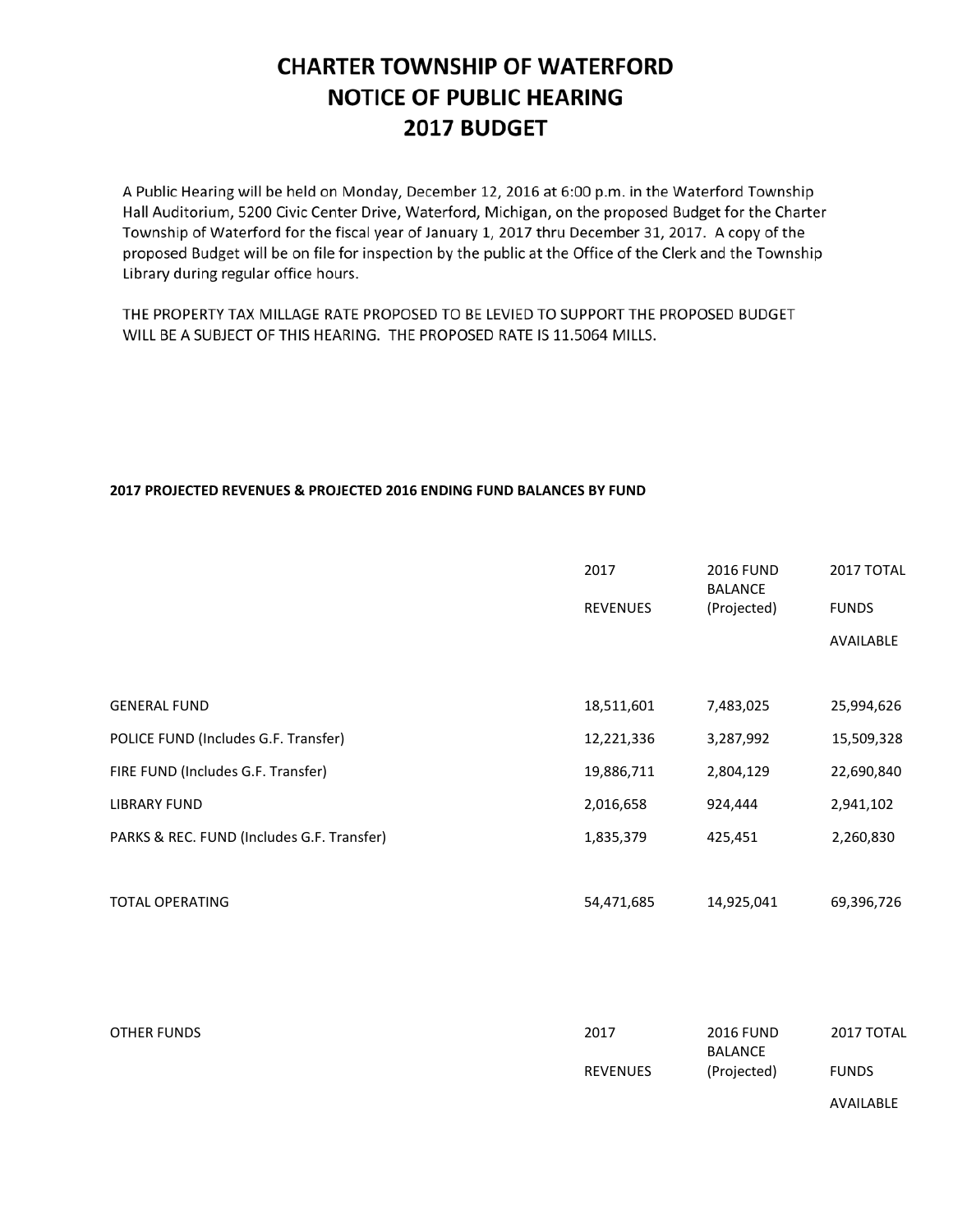| <b>POLICE RESTRICTED</b>           | 73,939  | 1,259,769 | 1,333,708 |
|------------------------------------|---------|-----------|-----------|
| <b>CEMETERY CARE</b>               | 15,885  | 210,089   | 225,974   |
| <b>CABLE FUND</b>                  | 418,601 | 659,456   | 1,078,057 |
| <b>IMPROVEMENT &amp; REVOLVING</b> | 218,088 | 2,141,446 | 2,359,534 |
| <b>BUDGET STABILIZATION</b>        | 0       | 1,675,000 | 1,675,000 |
| <b>LIBRARY DONATIONS</b>           | 26,500  | 57,401    | 83,901    |
| <b>WORKER'S COMPENSATION</b>       | 13,550  | 725,676   | 739,226   |
|                                    |         |           |           |
|                                    |         |           |           |
| <b>TOTAL OTHER FUNDS</b>           | 766,563 | 6,728,837 | 7,495,400 |

| TOTAL ALL FUNDS | 55,238,248 | 21,653,878 | 76,892,126 |
|-----------------|------------|------------|------------|

## **2017 PROJECTED**

### **EXPENDITURES**

#### GENERAL FUND

| <b>TOWNSHIP BOARD</b>               | 51,134    |
|-------------------------------------|-----------|
| <b>DISTRICT COURT</b>               | 2,071,659 |
| SUPERVISOR & ASSESSING              | 759,624   |
| <b>ELECTIONS</b>                    | 13,000    |
| <b>CLERK</b>                        | 645,037   |
| <b>FISCAL &amp; HUMAN RESOURCES</b> | 227,448   |
| <b>GENERAL SERVICES</b>             | 1,650,683 |
| <b>RETIREE BENEFITS</b>             | 1,305,246 |
| <b>TREASURER</b>                    | 602,240   |
| <b>INFORMATION SYSTEMS</b>          | 421,069   |
| <b>FACILITIES &amp; OPERATIONS</b>  | 1,156,901 |
| <b>DEVELOPMENT SERVICES</b>         | 978,129   |
| <b>COMMUNITY PROMOTIONS</b>         | 77,500    |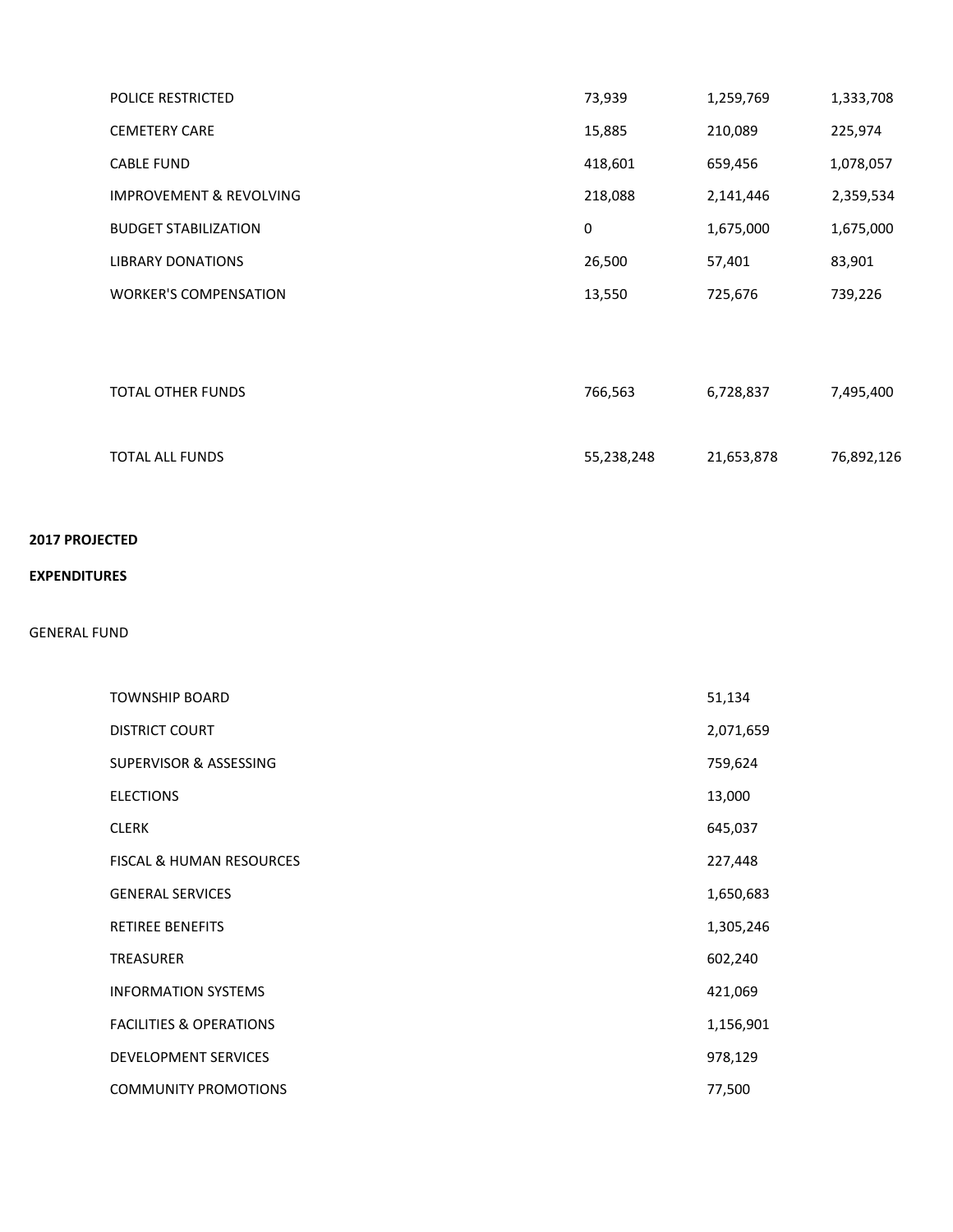| SCHOOL CROSSING GUARDS                                         | 43,060     |
|----------------------------------------------------------------|------------|
| TRANSFERS TO OTHER FUNDS- (POLICE & FIRE ETC.)                 | 8,599,044  |
|                                                                |            |
| TOTAL GENERAL FUND (Includes transfers to other funds)         | 18,601,774 |
| <b>TOTAL POLICE FUND</b>                                       | 12,435,319 |
| <b>TOTAL FIRE FUND</b>                                         | 20,211,977 |
| <b>TOTAL LIBRARY FUND</b>                                      | 2,169,497  |
| TOTAL PARKS & REC. FUND                                        | 1,800,734  |
|                                                                |            |
| TOTAL OPERATING BUDGET                                         | 55,219,301 |
| (WITHOUT WATER-SEWER)                                          |            |
|                                                                |            |
| <b>OTHER FUNDS</b>                                             |            |
|                                                                |            |
| POLICE RESTRICTED USE FUND                                     | 43,300     |
| <b>CEMETERY FUND</b>                                           | $\pmb{0}$  |
| <b>CABLE FUND</b>                                              | 409,162    |
| <b>IMPROVEMENT &amp; REVOLVING FUND</b>                        | 363,001    |
| <b>BUDGET STABILIZATION</b>                                    | $\pmb{0}$  |
| <b>LIBRARY DONATIONS</b>                                       | 55,000     |
| <b>WORKER'S COMPENSATION FUND</b>                              | 500        |
|                                                                |            |
| <b>TOTAL OTHER FUNDS</b>                                       | 870,963    |
|                                                                |            |
| <b>TOTAL ALL FUNDS</b>                                         | 56,090,264 |
|                                                                |            |
| WATERFORD TOWNSHIP - PROJECTED DECEMBER 31, 2017 FUND BALANCES |            |
|                                                                |            |
| <b>GENERAL FUND</b>                                            | 7,418,652  |
| POLICE FUND                                                    | 3,068,655  |
| <b>FIRE FUND</b>                                               | 2,470,923  |

LIBRARY FUND 770,404